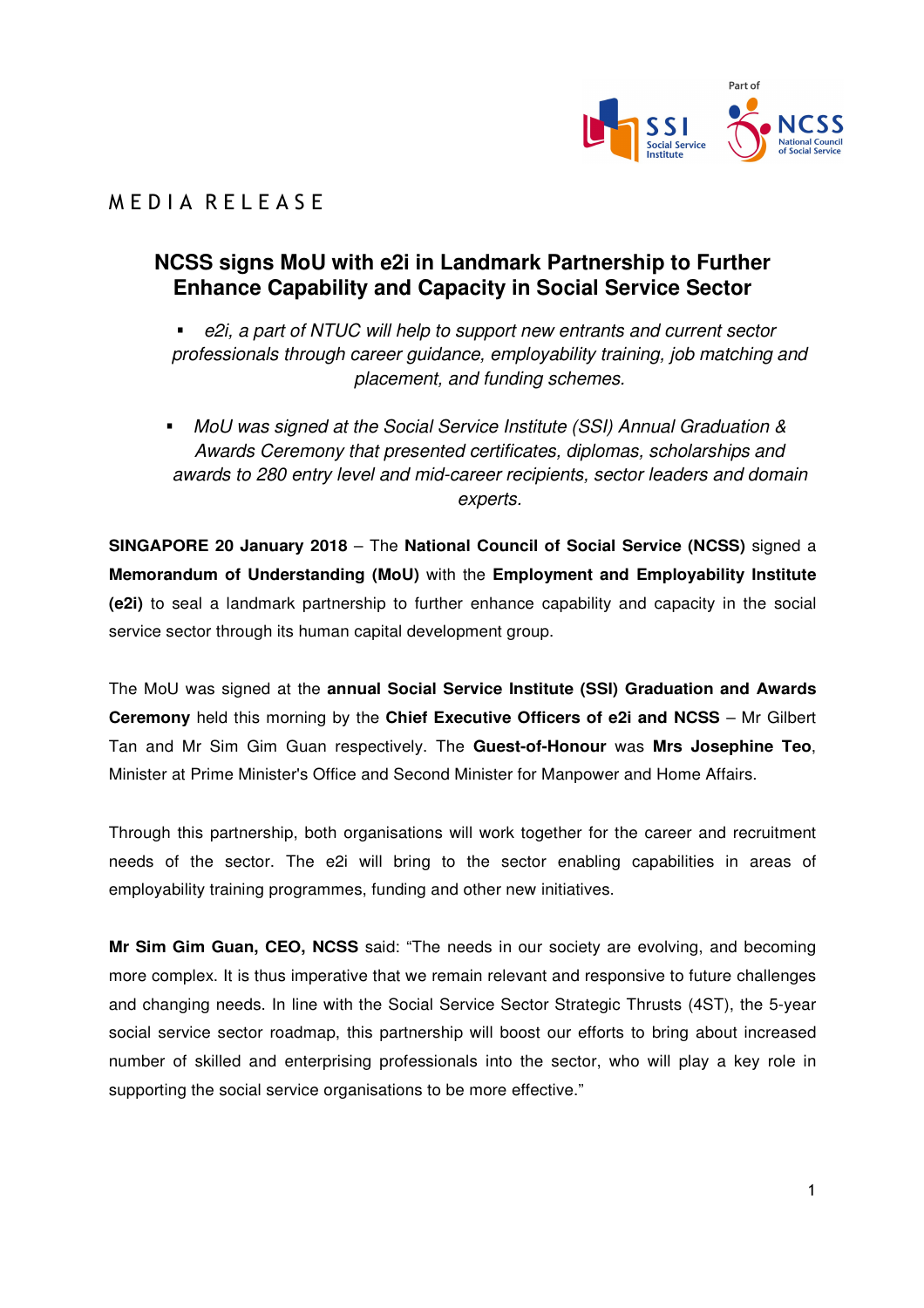

Mr Gilbert Tan, CEO, e2i said: "With the Social Service sector set to grow over the next few years, more jobs will be available for Singaporeans who are passionate to work in this sector. Currently in development, the Skills Framework under the Social Service Industry Manpower Plan will offer clear career progression, competencies needed and upgrading opportunities for the workers. The partnership inked between e2i and NCSS enables both organisations to identify the employment and employability gaps and work together to attract new talent and skillup the sector workforce."

SSI is a pioneer **Continuing Education & Training (CET)** centre appointed by SkillsFuture Singapore (SSG) offering Workforce Skills Qualification (WSQ) and other industry relevant courses for the social service sector. More than 200 graduands were conferred Certificates and Diplomas. These included the inaugural **WSQ Advanced Certificate (ACSS)** and **WSQ Diploma in Social Service (DSS)**, as well as the **SSI DSS** and **SSI Higher Diploma in Social Service (HDSS).** Graduands, some of whom have made mid-career switches will contribute to the sector as social work associates and social service assistants. This will add to the sector workforce which numbers 15,000 today, and is expected to grow to 16,000 by 2019, to meet increasingly complex social needs.

To address future skills needs of the sector, SSI will also work with SSG to leverage programmes such as the SkillsFuture Series, which focuses on eight priority and emerging areas including Data Analytics and Tech-enabled Services to improve service outcomes and optimise use of resources.

Some 60 promising students and social service professionals were also presented with scholarships and awards today, for their strong leadership qualities, a passion for the social service sector and an unwavering commitment to pursue their studies in relevant disciplines. The scholars, for example, will be matriculating in various universities in Singapore and abroad.

Stories of innovation, collaboration, determination and courage emerged from many of the recipients. They included those who decided to give back despite adversities, made mid-career switches or undertook action-learning projects.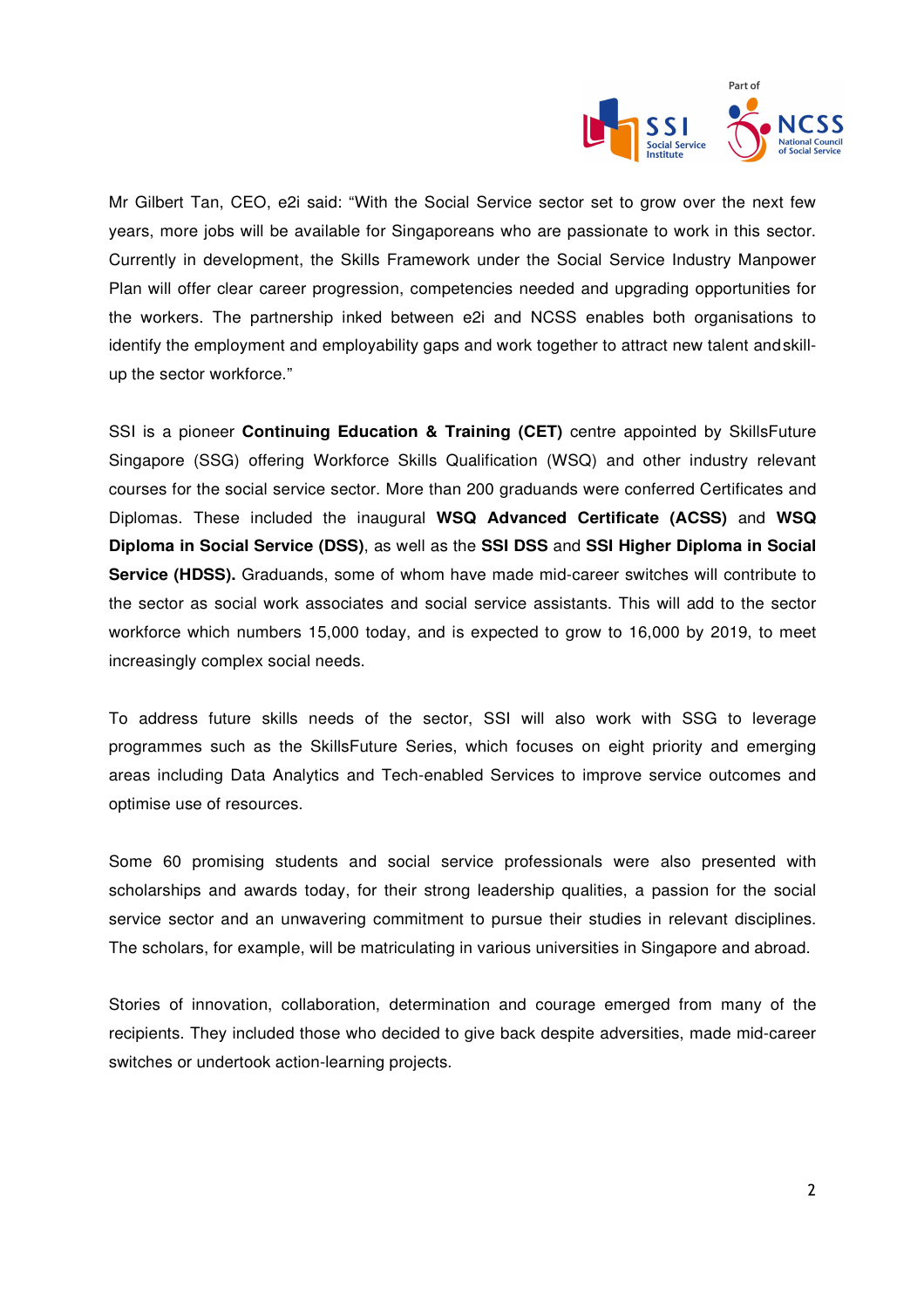

Valedictorian Beng Kim has every reason to be proud. He joined Highpoint Halfway House as a recovery coach in 2014, his first job after his release from prison a year earlier. He was sponsored by Highpoint for the SSI DSS, as it was his desire to give back to society and serve other ex-offenders. Attending classes during the course were a challenge, as well as sitting for his exams, as he was still under care of the police, but he persevered and the determination has paid off.

Other graduands, like WSQ DSS holder Timothy Chua, a youth worker, could go on to do a Bachelor in Social Work at Singapore University of Social Sciences, to become an accredited social worker. Others like Talia Lee, who ran a beauty school with drop-out kids, and Anjalai Ammal, an NParks volunteer for more than 10 years, made the switch to join the social service sector.

Leaders from 15 non-profit organisations, who completed a 10-month action-learning project on innovation and collaboration to help transform the sector, also graduated from the **ACE Capstone Leadership Programme for Non-Profits**, a signature programme developed by Finland's Aalto University and the SMU Lien Centre for Social Innovation and Centre for Non-Profit Leadership, in partnership with SSI. The programme provides participants with opportunities to collaborate with senior sector leaders, and to work on innovative solutions that may influence national policies.

One of these action-learning projects was undertaken by a team of four persons from the Tsao Foundation, Capital W, Singapore Swimming Association and the Foundation of Rotary Clubs (Singapore). In exploring how millennials can shape future giving, the project will provide valuable insights to social service organisations to more effectively engage these groups through understanding demographic and generational shifts, and behaviour patterns.

The inaugural **STAR Adult Educator Awards** were presented to five persons for their dedication towards training and development of the social service sector, in their respective areas of expertise, including eldercare, disability, mental health, children, youth and family, as well as cross-sector. The criteria for these awards include subject matter expertise, trainer effectiveness (as evaluated by the learners), active participation in SSI initiatives and activities, and raising professional standards.